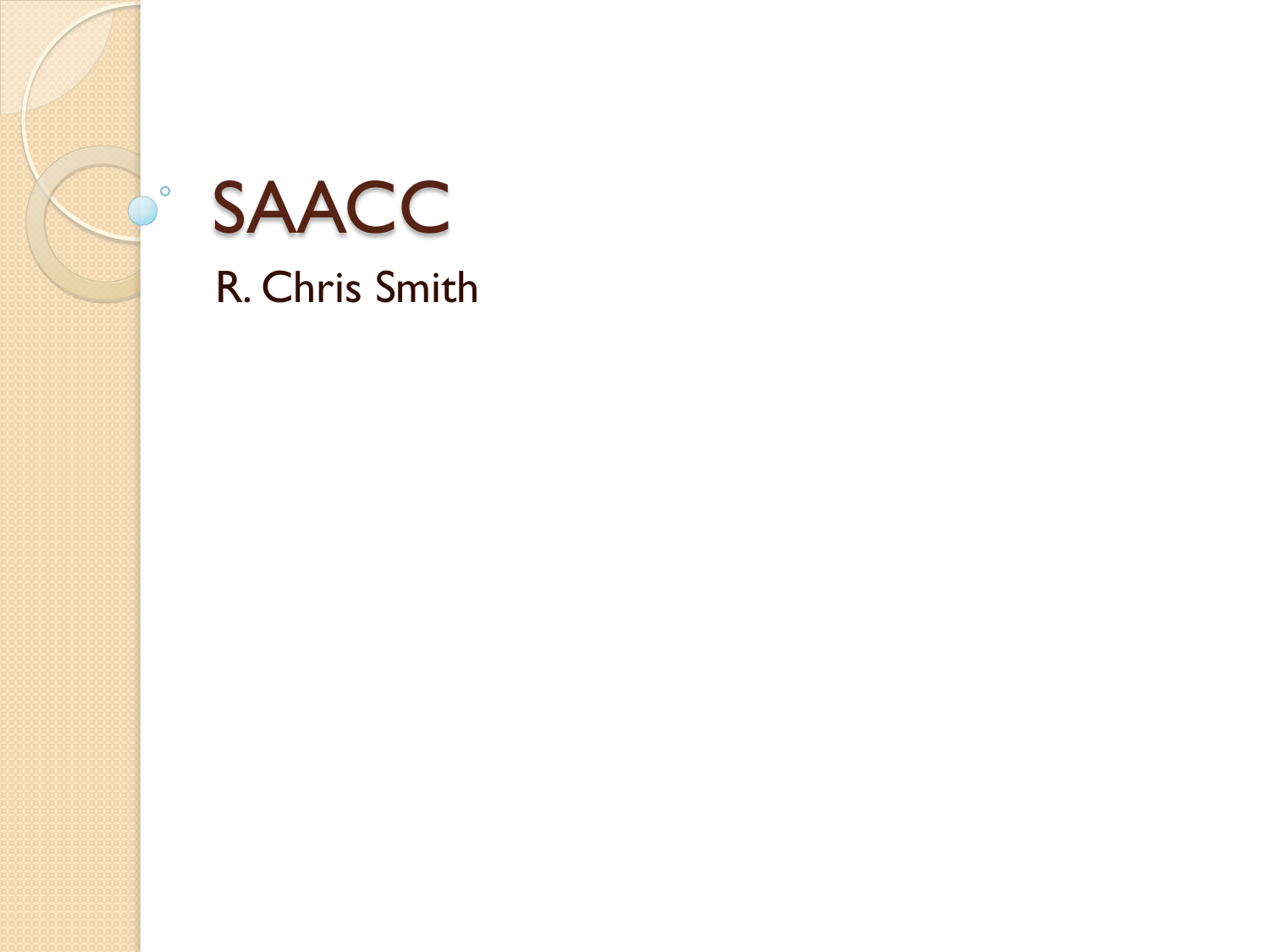# "Charge"

• Given the extensive use of AmLight by the astronomical community, the AmLight PI will convene a South American Astronomy Coordination Committee (SAACC) that will be comprised of representatives from the various astronomy projects who are conducting projects or operating observatories in South America. ... The SAACC will serve not only to provide input and advice to the AmLight PI and the Steering Committee on program and network needs, but will also serve as a venue for coordinating the needs of these astronomical projects and institutions to improve their resource planning and implementation of operational connections between these distant facilities and users in the continental US.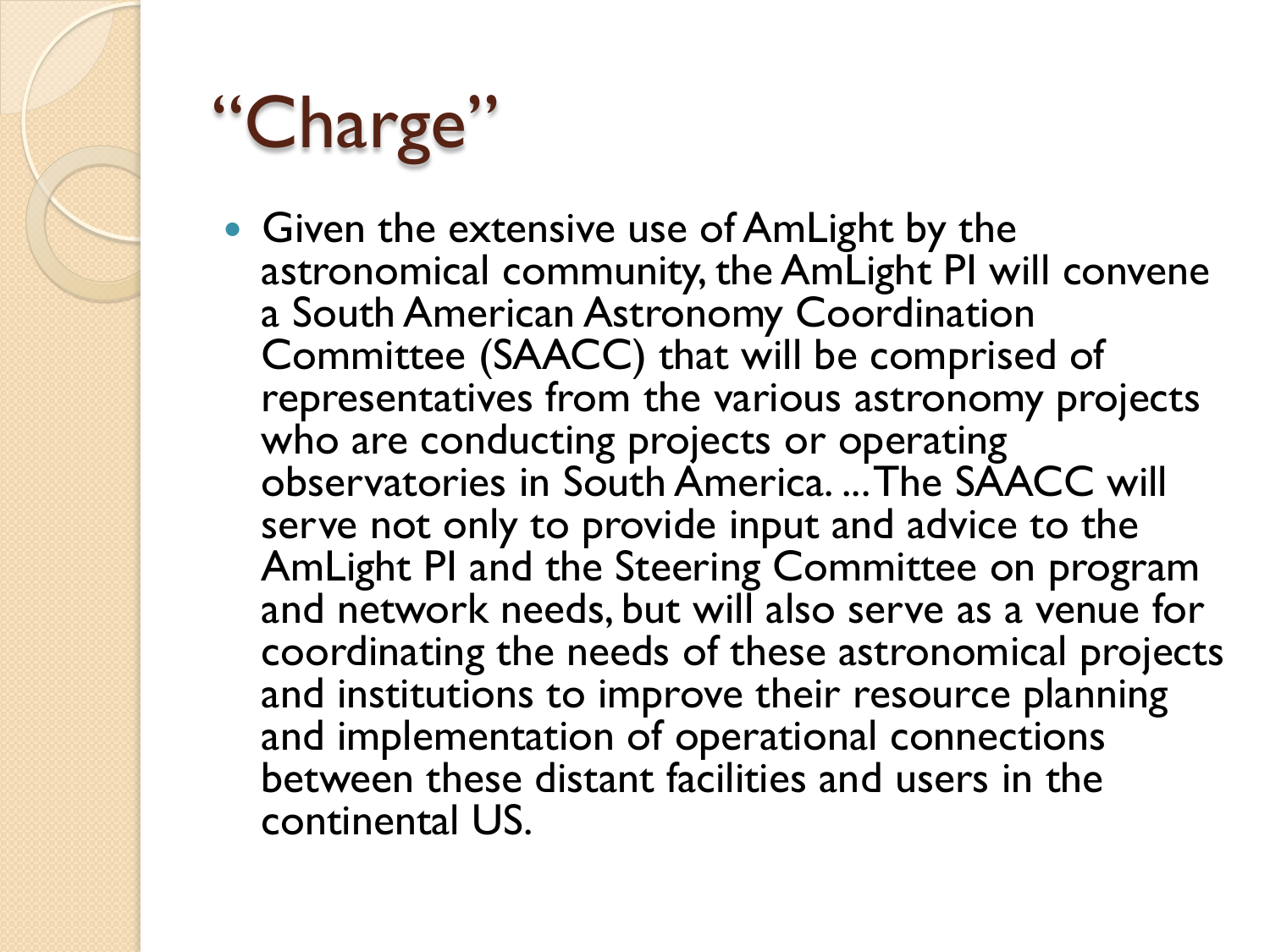## Goal 1

- 1) bring these key US Astronomy (and Physics) users together to discuss the needs of this community in South America over the next 5,10,15,20 years, in order to
- Ia) provide the AmLight project appropriate information and guidance on the needs and use of network resources, and
- Ib) coordinate usage of the network resources in order to optimize the network design and usage to make the best use of available resources (day/night, quality of service, traffic routing, etc.)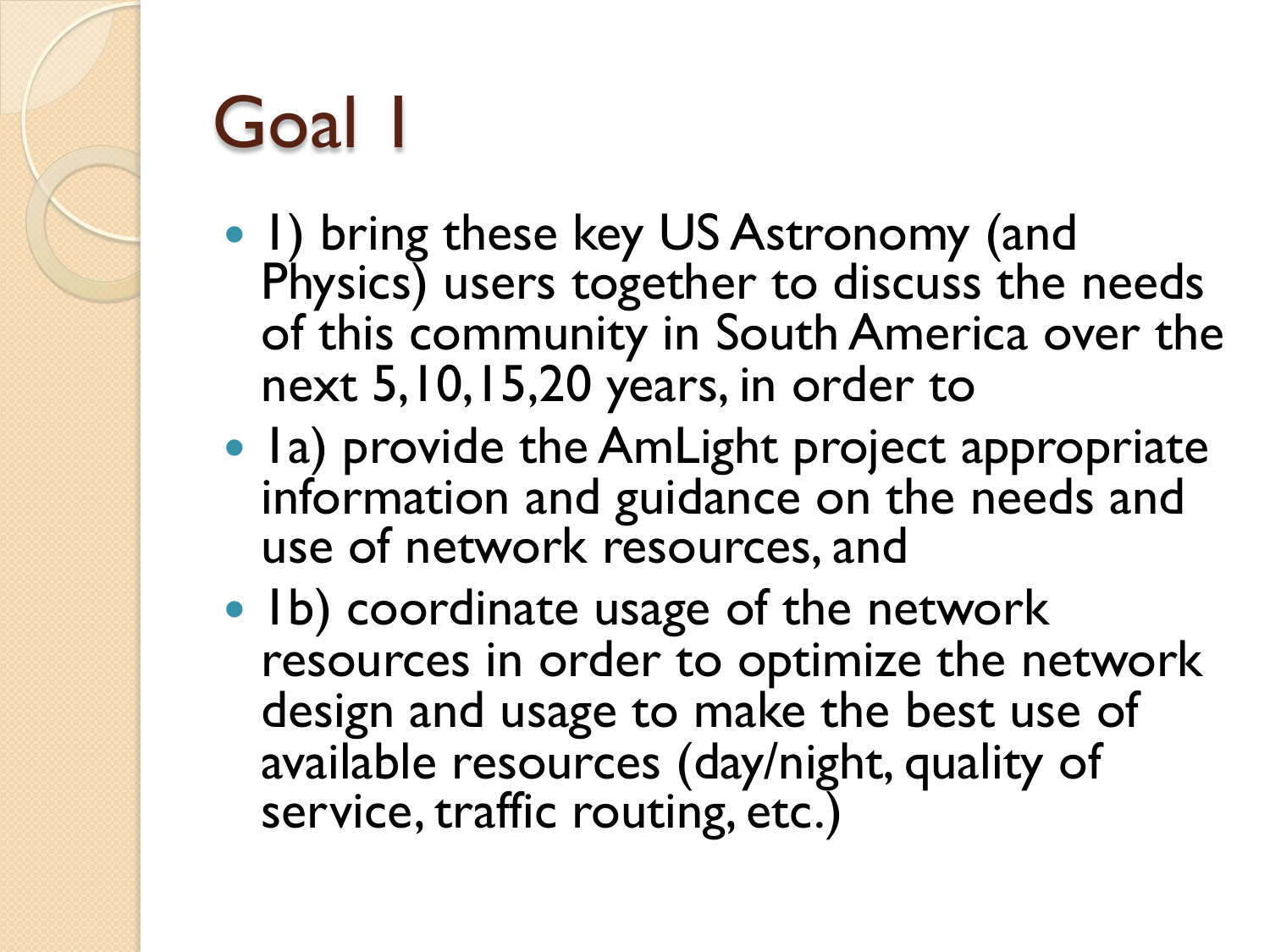### Goal 2

- Create a bridge between the US network planning (AmLight and partners), the Regional RENs (CLARA, GEANT) and local RENs (REUNA and equivalents in Brazil and Argentina, if not others)
- 2a) at the highest level and user level, here we serve as stewards of the NSF's desire to encourage and support innovation in S.American countries. This was a theme of Obama's recent visit to the region, a MAJOR theme of Ed Seidel's visit, and a significant theme for the visit of the Director of the NSF.
- 2b) at the technical level (AmLight/Ampath, CLARA, REUNA, CENIC, etc.) we create an environment for coordination over the different physical networks for optimized traffic, as well as sharing of ideas and techniques among the technical partners.